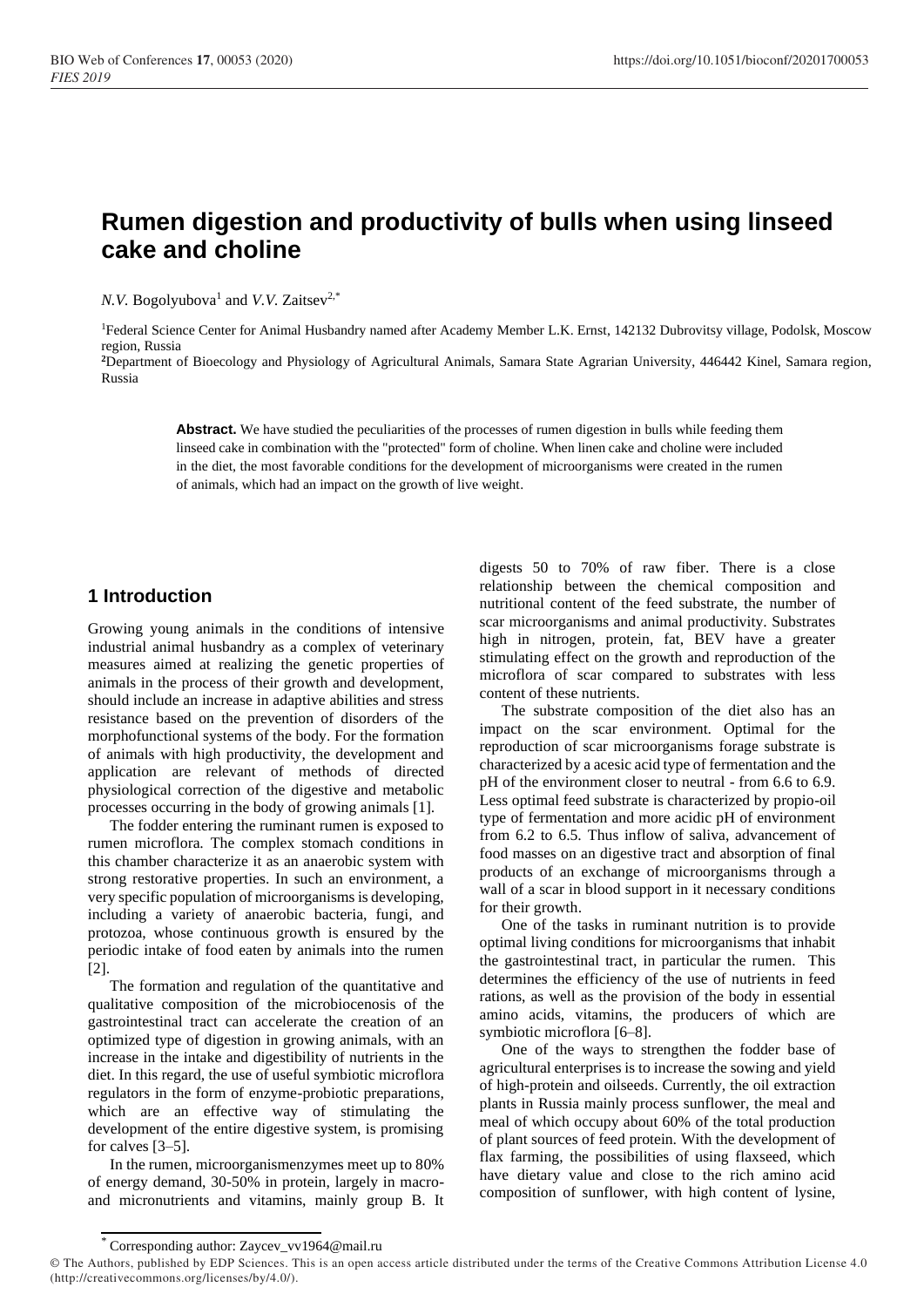methionine, leucin, with a high digestibility of protein. Flax is the source of most vitamins - B1, B2, B6, niacin, pantothenic acid, folic acid, biotin, tocopherols (vitamin E). The content of thiain (vitamin B1) and folic acid is especially high. Flax contains a number of macro and micronutrients.

The highest content of flax, phosphorus and magnesium is highest in flax seeds. Fats that remain in flaxseed oil after the oil is distilled have all the beneficial properties, as well as flaxseed oil. Flaxseed oil in the content of unsaturated fatty acids exceeds fish oil by 2 times. Flax cake is widely used for feed purposes, which due to the high content of mucous substances is also of dietary importance, and proteins, which are part of it, have high value.

Because of the record content of flax cake lignans, flax cake has gained a reputation as the natural strongest growth stimulator in young animals. In addition, flax cake is a source of most vitamins, macro- and microelements [9, 10]. The positive influence of the inclusion of flax cake on the digestive processes in ruminants has been established. [11].

| Feed                                            | Control | Experimenta |  |  |
|-------------------------------------------------|---------|-------------|--|--|
| Hay<br>legumes, kg                              | 4.0     | 4.0         |  |  |
| Concentrates, kg                                | 6.0     | 6.0         |  |  |
| "Protected" choline, kg                         |         | 0.01        |  |  |
| Salt-lyse                                       | $^{+}$  | $^{+}$      |  |  |
| Concentrate composition, % by nutritional value |         |             |  |  |
| Barley                                          | 60      | 45          |  |  |
| Wheat                                           | 30      | 20          |  |  |
| Oats                                            | 10      | 20          |  |  |
| Flax-burnt                                      |         | 15          |  |  |
| The diet contains                               |         |             |  |  |
| Exchange Energy, MJ                             | 88.7    | 88.88       |  |  |
| Dry substance, g                                | 8700    | 8745        |  |  |
| Raw protein, g                                  | 1076    | 1215        |  |  |
| Raw fat, g                                      | 243.2   | 327.2       |  |  |
| Raw fiber, g                                    | 1476    | 1562        |  |  |
| Calcium, g                                      | 38.2    | 39.0        |  |  |
| Phosphorus, g                                   | 21.2    | 24.0        |  |  |

**Table 1.** Feeding diet of bulls

Thus, when feeding flaxseed to live animals, an increase in the formation of volatile fatty acids in the rumen is established to 15%, a higher level of formation of symbiont microflora, mainly due to bacterial mass. Methyl-containing compounds (methionine, cystine, choline, carnitine) play an important role in the reactions of permethylation, as a result of which choline phosphatides are synthesized, forming cell membranes, as well as substances involved in ensuring their permeability and other physiologically active compounds that play a huge role in the metabolic processes and maintaining homeostasis of the body. One of the sources of methyl groups and the most important metabolite is choline (trimethylethanolamine, vitamin B4) [12].

The task of our experiment was to study the processes of rumen digestion in bulls while feeding them linseed cake in combination with the "protected" form of choline.

### **2 Materials and methods of the study**

The studies were carried out in the physiological yard of the Ernst VISH FGBNU in 2 groups of bulls on the fattening of black-motley Holsteinized breed. Animals were divided into 2 groups (control and experimental) of 7 heads each according to the principle of analogues.

The ration of the control group consisted of hay of cereals and legumes and concentrates, which included barley (60% nutritious), wheat (30%) and oatmeal (10%) dyeing. The diet of the experimental animals differed by the fact that linseed cake was introduced into the concentrate. Concentrates included barley (45%), wheat (20%), oatmeal (20%) and flax cake (15%). In addition to the main diet, the experimental group of bulls received 10 g of choline in the form "protected" from the indirect action of the rumen microflora (Table 1.).

Animal diets were balanced in terms of basic nutrients and energy and contained 8.5 k.e.g. and 85.40 mJ of metabolic energy. The duration of the experiment was 90 days. Live weight of bulls at the beginning of the experiment was **368** kg. In the following methods of feeding: initial moisture (GOST R 54951), air-dry substance (GOST 31640-2012), protein content (GOST 32044).1-2012), fat (GOST 32905-2014), fiber (GOST ISO 6865-2015), BEV (calculated method), ash (GOST 32933-2014), gross energy, metabolic energy (calculated method), calcium (GOST 32904-2014), phosphorus (GOST R 51420-99).

The duration of the experience was 90 days. At the end of the experiment (in case of slaughter), samples of the scar content were taken, where the following methods were used to determine: pH, the total amount of volatile fatty acids - by the steam distillation method in the Markham apparatus; concentration of ammoniacal nitrogen - by the microdiffusion method according to the Conway; amylolytic activity - by the photometric method; biomass of protozoa and bacteria - by the method of differentiated centrifugation. Live weight gains of experimental bulls were calculated on the basis of monthly weights.

#### **3 Results and discussion**

The optimum pH value in the rumen of cattle is from 6 to 6.5 units. In our experiment, the pH value of the rumen fluid of the experimental bulls, who received flax cake and choline in the diet, was 6.55 units, which is 0.09 less than in the control animals (Figure 1).

Changes in the pH of the rumen of experimental animals in the acidic direction is associated with more intensive fermentation in the rumen, which is confirmed by the data on the concentration of volatile fatty acids (VFAs) in the rumen fluid of the bulls who took with the feed linseed cake and choline (Figure 2). Volatile fatty acids are formed in the rumen mainly as a result of fermentation of feed carbohydrates and constitute the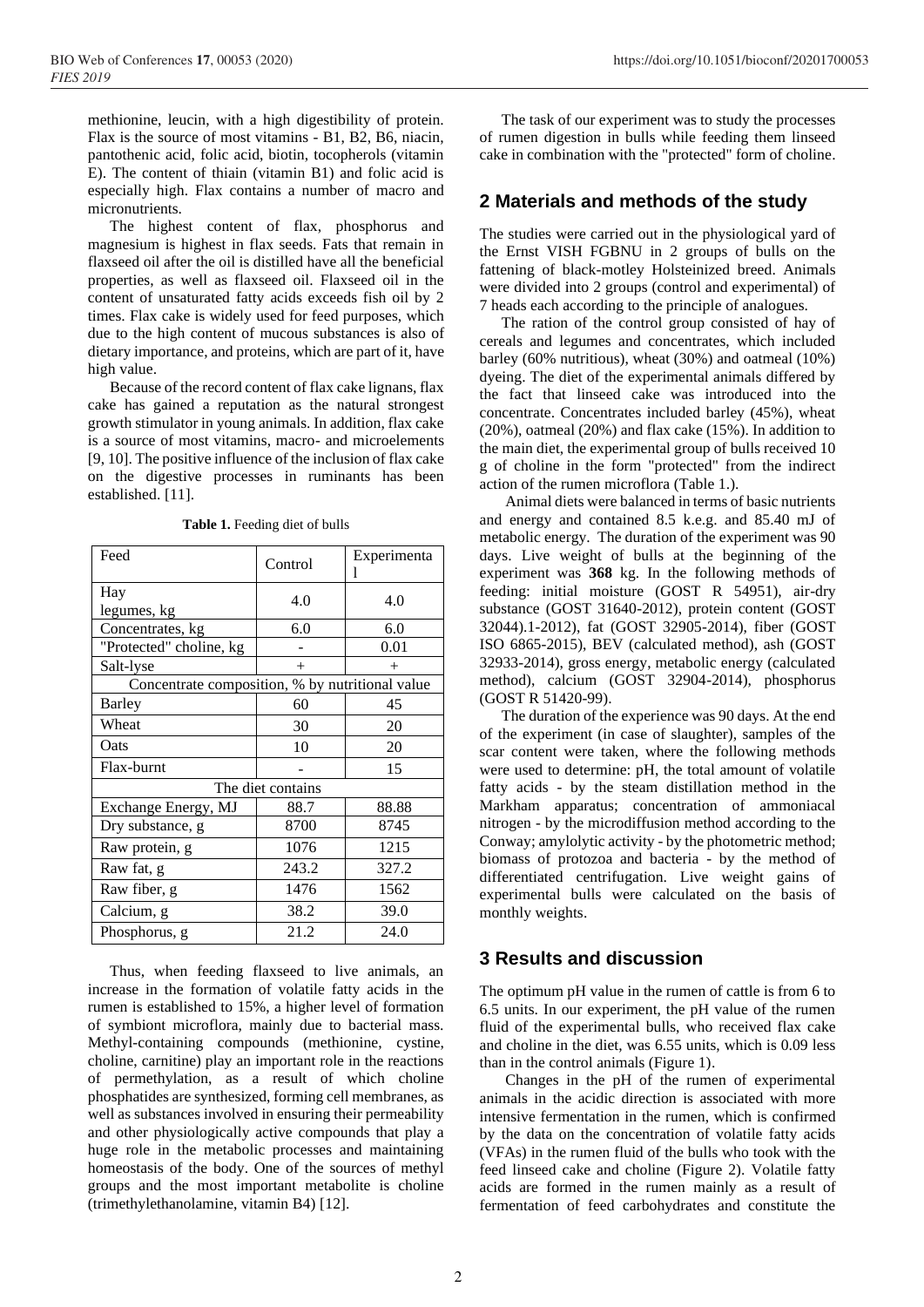main source of energy for ruminants. Only a small fraction of the carbohydrates consumed with the feed avoids splitting in the rumen.



**Fig. 1.** pH of rumen content, experimental animals



**Fig. 2.** Concentration of volatile fatty acids in test animals' rumen liquid, mol/100 ml

In control animals, the concentration of LZK in the rumen fluid was 6.17 mMol/100 ml, which is 23% lower than in experimental animals with a reliable difference (P<0.05), which indicates a higher level of hydrolysis of carbohydrates in their pre-stomachs and is confirmed by previous studies.

Nitrogen metabolism in ruminants is another example of the effect of rumen microorganisms on host nutrition. The concentration of ammonia, the final metabolite of amino acids cleavage, in the rumen of animals that received flax cake and cholinese-soluble foods was 9.41 mg, which is slightly higher than in control animals.

In experiments Poverinova E.M. [11] when feeding bulls on fattening rapeseed, linseed and redhead cake, higher digestibility coefficients and use of feed nutrients were observed. And in the early studies of FGBNU FSU Ernst VISH during feeding sheep flax cake noted a higher level of volatile fatty acids in the rumen, which may indicate a higher level of hydrolysis of carbohydrates in the pre-stomachs when using vegetable waste [13].

At the same time, a higher level of symbiotic microflora formation was revealed, mainly due to bacteria in the rumen content of the experimental group of sheep [14]. Similar results were obtained in our experience on fattening steers.

Data on the content of microbial mass in the rumen content of experimental animals are presented in Table 2.

**Table 2.** Content of microbial mass in the rumen content  $(M \pm m, n=3)$ 

| Group            | In 100 ml of rumen content, mg |                  |                  |
|------------------|--------------------------------|------------------|------------------|
|                  | bacteria                       | protozoa         | total            |
| Control          | 387.0±14                       | $271.2 \pm 31.5$ | $658.1 \pm 31.0$ |
| Experimen<br>tal | $461.7 \pm 18$                 | 353.6±28.5       | $815.3 \pm 29.3$ |

The difference is true for P;  $* < 0.05$ 

When feeding flax cake bulls in combination with choline in the "protected" form noted an increase in the content of both protozoa and bacteria in the rumen, and the total amount of symbiontic microflora. Thus, the content of bacteria in the rumen of experimental animals was 461.7 mg/ 100 ml, which is 19.3% higher (P<0.05) than in the control animals.

The difference in the simplest way between the control and experimental groups was 82.4 mg/ 100 ml, or 30.4% in favor of the experimental animals. Thus, when linseed cake and choline were included in the diet in the animals' rumen, the most favorable conditions for the development of microorganisms were created. The same tendency was obtained in the experiments of other researchers [15].

Changes in the composition of the diet are reflected in the productivity of steers (Figure 3).

Thus, the bulls of the experimental group were observed to have increased live weight growth. Average daily increase for the period of the experiment in experimental bulls was 904.8 g, which is 9.7% higher than in control animals (Table 3).

Our data are consistent with the data of other researchers [8].